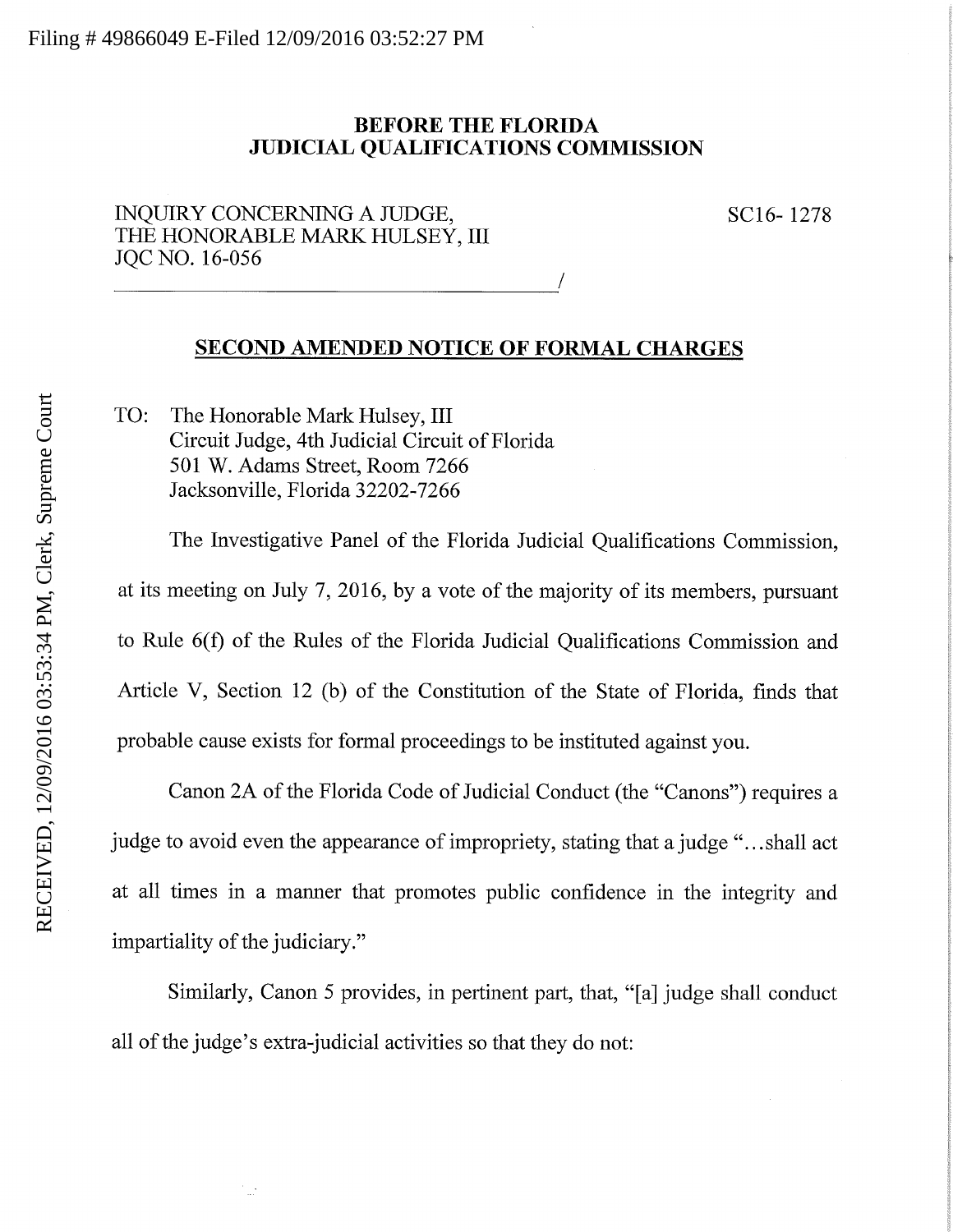- (1) cast reasonable doubt on the judge's capacity to act impartially as a judge;
- (2) undermine the judge's independence, integrity, or impartiality;
- (3) demean the judicial office.

The specific allegations are as follows:

- 1. By engaging in bullying, intimidation, ridicule, rude and discourteous behavior, persistent unfair and demeaning criticism, by being overly demanding, and by making inappropriate comments on race and sex, you have created and maintained a hostile work environment for the judicial administrative support staff and staff attorneys who assisted you. This pattern of behavior demeans the judicial position you occupy. Examples of this conduct include:
	- a. You referred to the prior lead Staff Attorney as a "bitch" and a "cunt".
	- b. You have demeaned female Staff Attorneys by referring to them as being like cheerleaders who talk during the national anthem.
	- c. You berated a Staff Attorney who failed to remain in the courtroom while a jury was deliberating. During this capital trial you required the Staff Attorney to provide you with basic information about capital trial procedures, and then, at the end of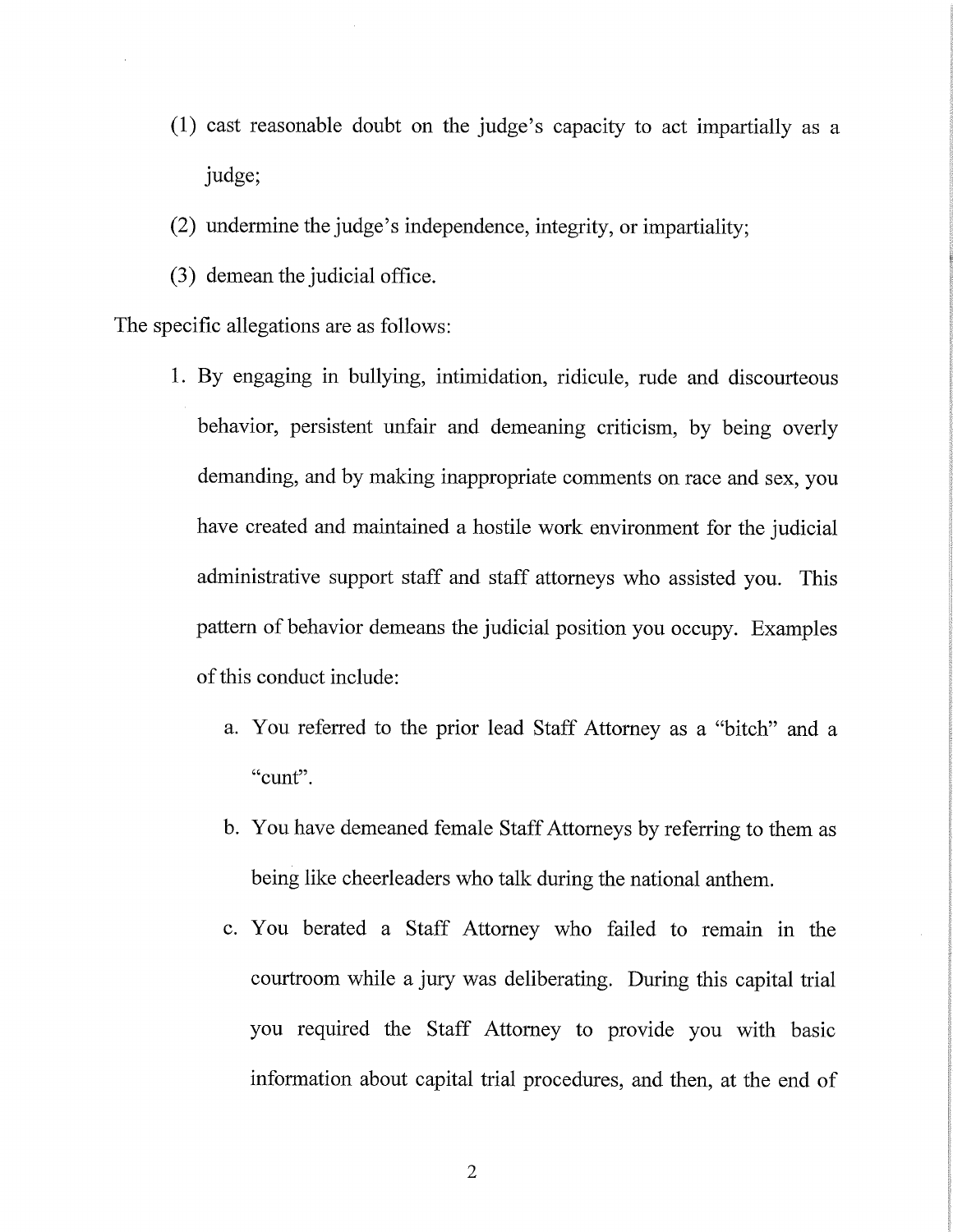the two-week trial, you unfairly berated, and blamed the Staff Attorney for mistakes you made during the course of the trial.

- d. In 2011, during a conversation with a Staff Attorney in your chambers in which she was reporting about the status of an order, you offhandedly observed about African-Americans, "They should go get back on a ship and go back to Africa."
- e. You have also exploited your Judicial Assistant to the extent that she felt compelled to perform personal tasks, such as paying your personal bills, writing letters, and making personal phone calls on your behalf. You even directed her to use state-postage paid for by the 4th Judicial Circuit to mail your personal correspondences. This misuse of a government employee unduly burdened your Judicial Assistant, and created an unhealthy atmosphere where the boundaries between personal tasks and professional work became indistinct.
- f. One consequence of your misuse of your Judicial Assistant is that you are unable to respond to post-conviction matters promptly and efficiently. After attending training on post-conviction motions, you gave your instructional notebook to your Judicial Assistant and instructed her to read it and figure it out. Further, you have

3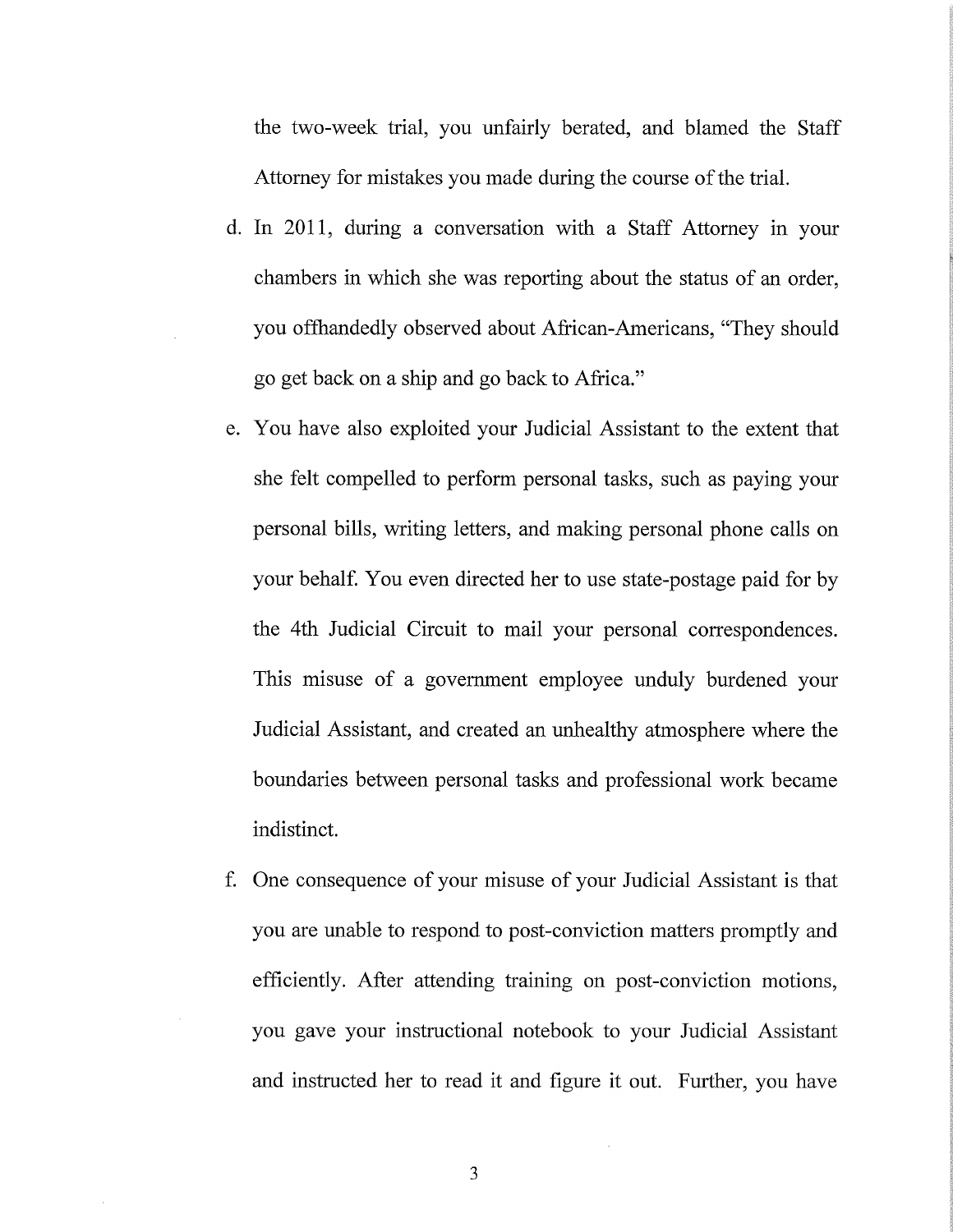failed to promptly issue orders sought by the Attorney General's Office, forcing them to unnecessarily seek extensions in responding to petitions.

- g. Another consequence of your misuse of your Judicial Assistant is that, despite her best efforts, she often fell behind on her courtrelated work, and had to routinely take boxes of court files home to complete her official duties at night.
- 2. Because of your indifference to your judicial duties, you rely upon Staff Attorneys to unnecessarily prepare word-for-word "scripts" of even routine and mundane judicial acts. You have demanded that specific Staff Attorneys be available to assist you at any time. In doing so, you have limited their availability to other judges:
	- a. In one such instance you allowed a Staff Attorney to wait for two hours before telling her that the hearing she was there for had been continued to a later time.
	- b. In another case, you required a Staff Attorney to sit with you, and be present through an entire two-week capital trial, even during jury deliberations.
	- c. You routinely called upon one specific Staff Attorney to do work for you, calling her directly, rather than going through the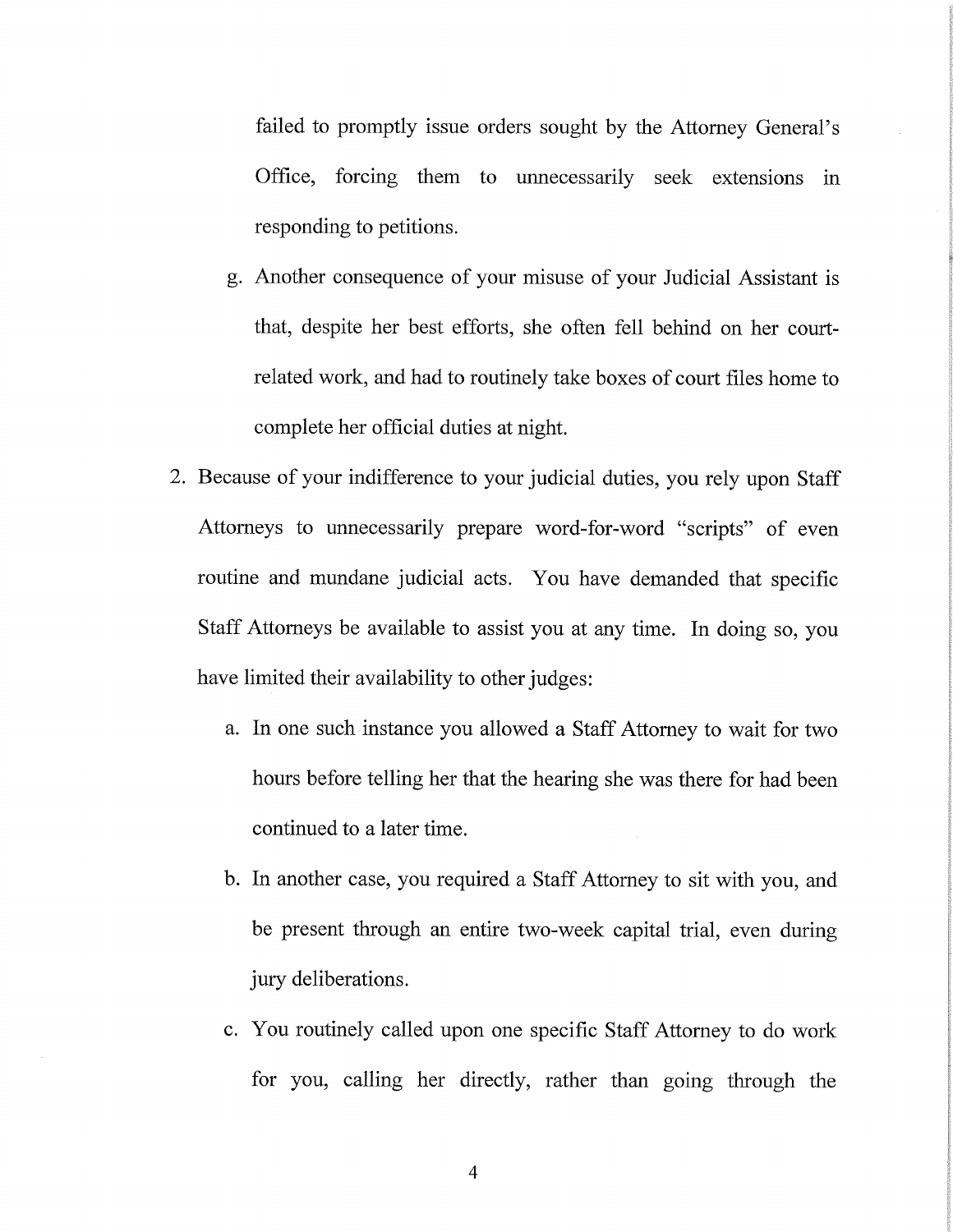assignment process for the pool of Staff Attorneys. Thus, your actions resulted in her doing double duty: work assigned directly by you as well as her regularly assigned work. When she finally told her supervisor what was happening, the Chief Judge was made aware of what you were doing and the Chief Judge instructed you to stop ovemsing the Staff Attorneys. It was this action that prompted you to refer to the Staff Attorney supervisor as a "bitch" and "emit" in a conversation with a third party.

3. Finally, in 2016, when the JQC became aware of your continuing pattern of misconduct it opened an Inquiry. When you found out that your Judicial Assistant had been contacted by the JQC, you directed her to "tell the truth", but then you also instructed her to make sure that she mentioned that she doesn't think you would ever make a derogatory remark about women or African Americans. You later confronted your JA regarding her cooperation with the JQC's inquiry, and her apparent refusal to say what you wanted. Your conduct represents an interference with the JQC's Inquiry process, and your JA was temporarily reassigned to prevent further attempts at interference.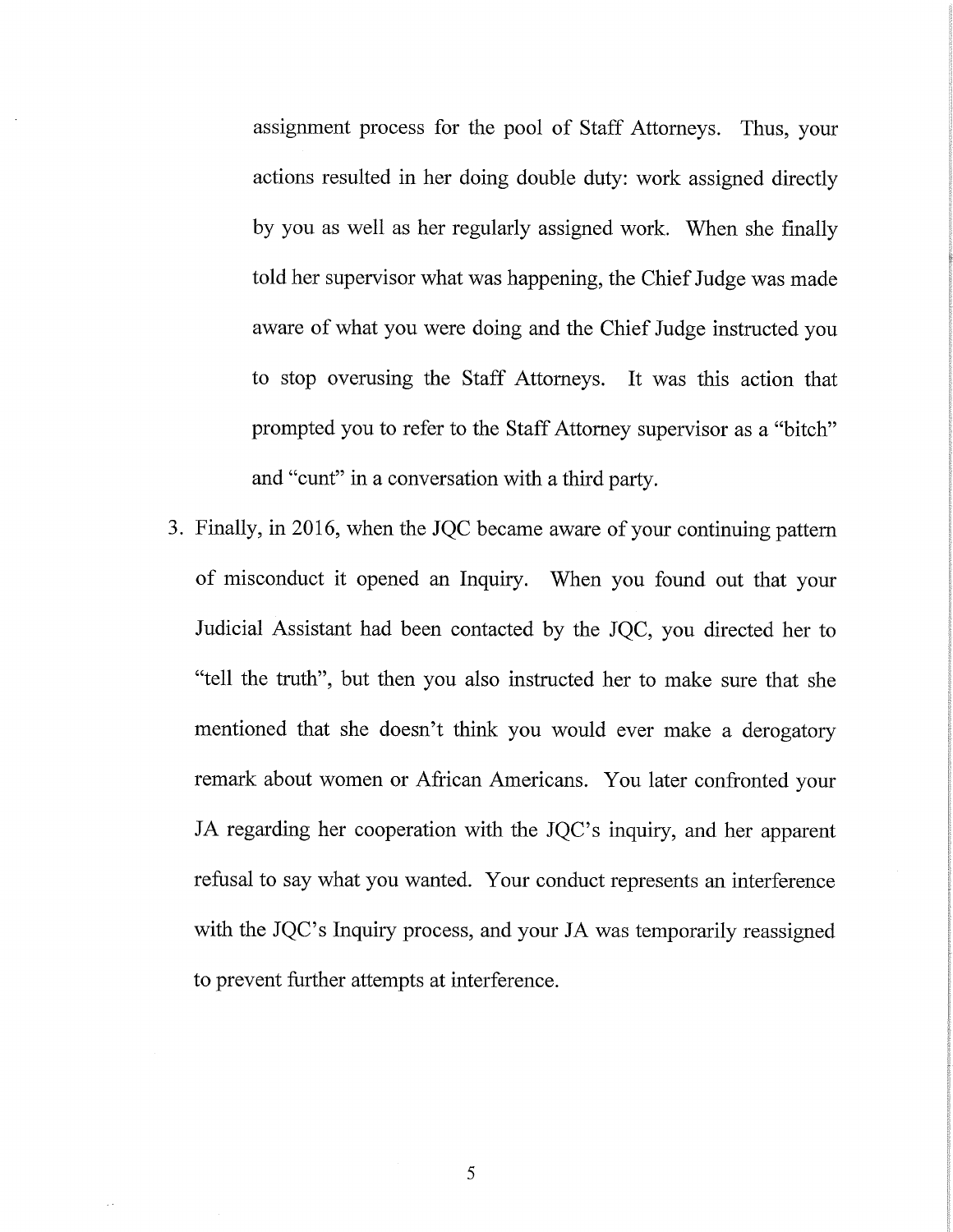- 4. Even after the foregoing, you have continued to request and suggest to your new Judicial Assistant that she undertake tasks that are purely personal in nature.
- 5. Chapter 106.143 of the Florida Statutes states that, "It is unlawful for any candidate ... to represent that any person or organization supports such candidate, unless the person or organization so represented has given specific approval in writing to the candidate to make such representation." (See §106.143(4) F.S.). During the course of your 2016 judicial campaign, you publically advertised the endorsements of 12 public officials. You claim to have received "oral endorsements" from each of the 12 persons listed. You admit, however, that you did not seek or receive "specific approval in writing," from those public officials for the use of their endorsements, in violation of Florida law.
- 6. Further, you did not receive any approval, "oral" or otherwise, to claim the endorsement of Clay County Commissioner Ronnie Robinson, who explicitly explained to you that he was unable to publicly endorse you because he was serving on the Serving on the Clay County Canvassing Board, and was therefore prohibited from making public endorsements of candidates. (See §102.141 F.S., and Florida Department of State Opinion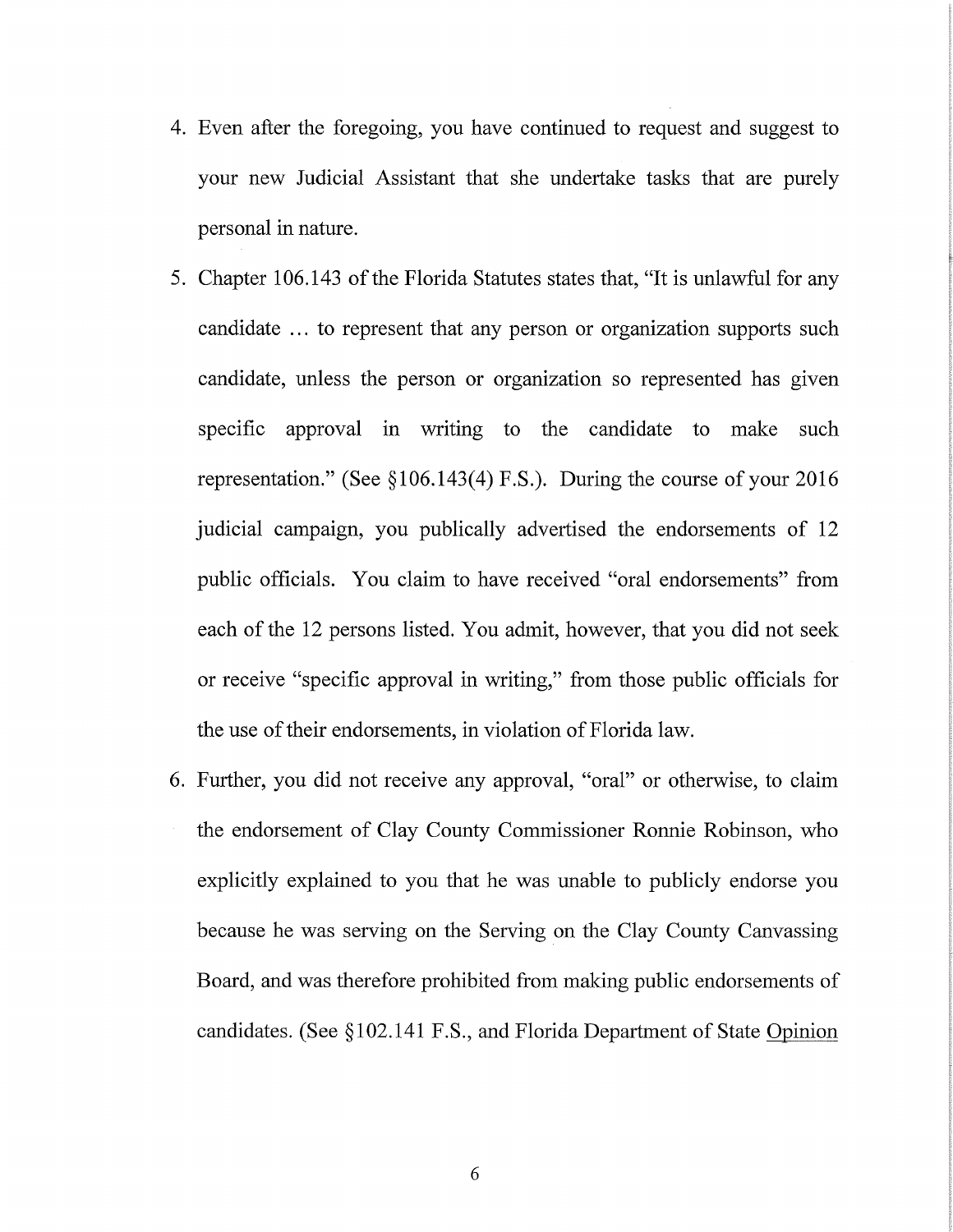DE 09-07, dated October 15, 2009). Nevertheless, you published an advertisement claiming Mr. Robinson's endorsement anyway.

7. Moreover, during your re-election campaign, you directed your Judicial Assistant to overnight personal packages related to your campaign, using the 4th Judicial Circuit's own FedEx account. You did not reimburse the Court for the cost of shipping those personal items.

Your actions constitute inappropriate conduct, and demonstrate a present unfitness to hold judicial office, in violation of Canons 1, 2A, 2B, 3A, 3B(1), 3B(2), 3B(4), 3B(5), 3B(8), 3C(1), 5A(1), 5A(2), 5A(3), 5A(6), 7A(3)(a), 7A(3)(b), 7A(3)(c), 7A(3)(d), and 7A(3)(e)(ii) of the Code of Judicial Conduct, and Section 106.143(4) of the Florida Statutes.

You are hereby notified of your right to file a written answer to these charges within twenty (20) days of service of this notice upon you. The original of your response and all subsequent pleadings must be filed with the Clerk of the Florida Supreme Court, in accordance with the Court's requirements. Copies of your response should be served on the undersigned Counsel for the Judicial Qualifications Commission, and the General Counsel of the Commission.

 $\overline{7}$ 

Dated: this 9th day of December, 2016.